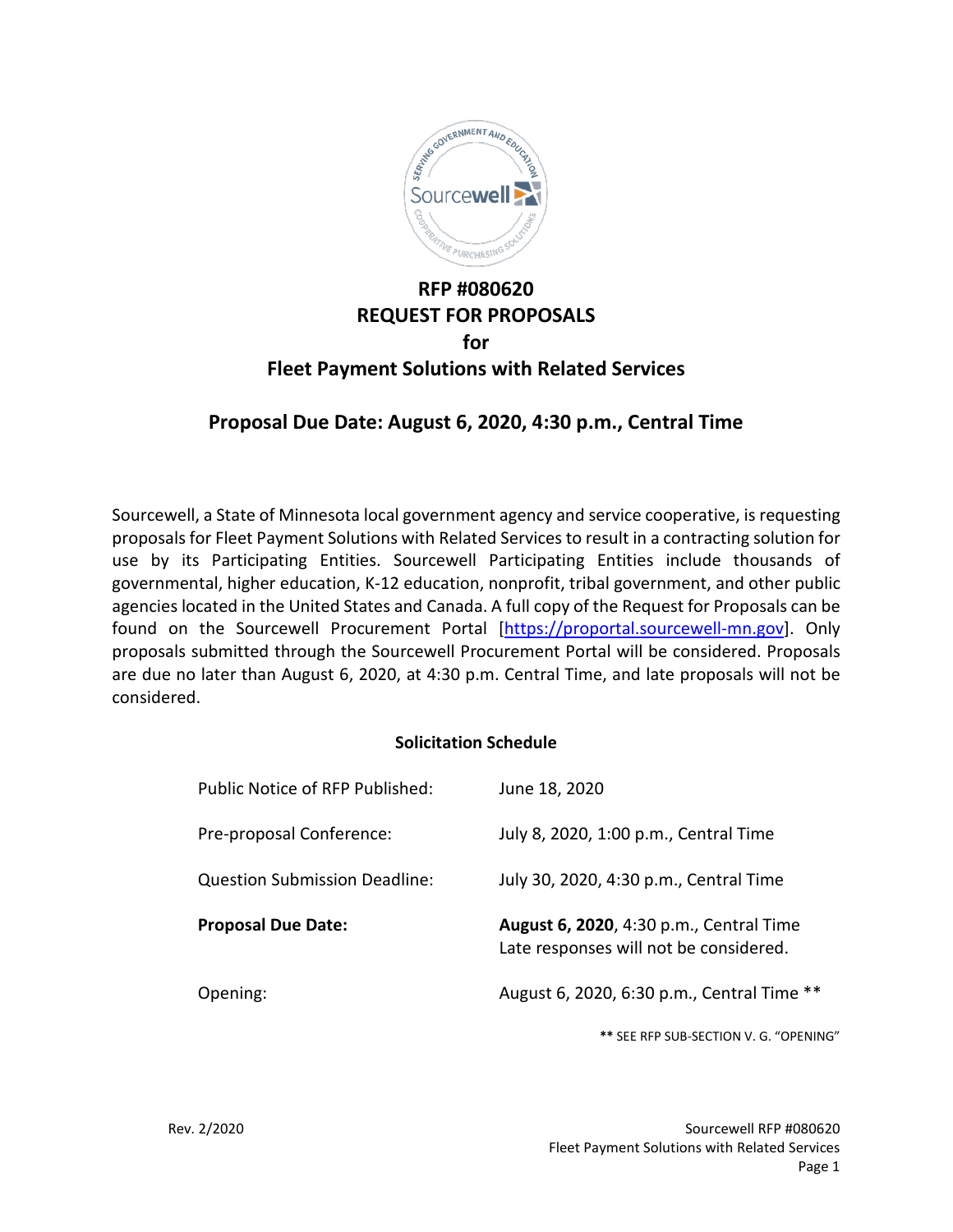## **I. ABOUT SOURCEWELL PARTICIPATING ENTITIES**

## A. SOURCEWELL

Sourcewell is a State of Minnesota local government agency and service cooperative created under the laws of the State of Minnesota (Minnesota Statutes Section 123A.21) that facilitates a competitive public solicitation and contract award process for the benefit of its 50,000+ participating entities across the United States and Canada. Sourcewell's solicitation process complies with State of Minnesota law and policies, conforms to Canadian trade agreements, and results in cooperative contracting solutions from which Sourcewell's Participating Entities procure equipment, products, and services.

Cooperative contracting provides participating entities and vendors increased administrative efficiencies and the power of combined purchasing volume that result in overall cost savings. At times, Sourcewell also partners with other purchasing cooperatives to combine the purchasing volume of their membership into a single solicitation and contract expanding the reach of contracted vendors' potential pool of end users.

Sourcewell uses a website-based platform, the Sourcewell Procurement Portal, through which all proposals to this RFP must be submitted.

#### B. USE OF RESULTING CONTRACTS

In the United States, Sourcewell's contracts are available for use by:

- Federal and state government entities;
- Cities, towns, and counties/parishes;
- Education service cooperatives;
- K-12 and higher education entities;
- Tribal government entities;
- Some nonprofit entities; and
- Other public entities.

In Canada, Sourcewell's contracts are available for use by:

- Provincial and territorial government departments, ministries, agencies, boards, councils, committees, commissions, and similar agencies;
- Regional, local, district, and other forms of municipal government, municipal organizations, school boards, and publicly-funded academic, health, and social service entities referred to as MASH sector (this should be construed to include but not be limited to the Cities of Calgary, Edmonton, Toronto, Calgary, Ottawa, and Winnipeg), as well as any corporation or entity owned or controlled by one or more of the preceding entities;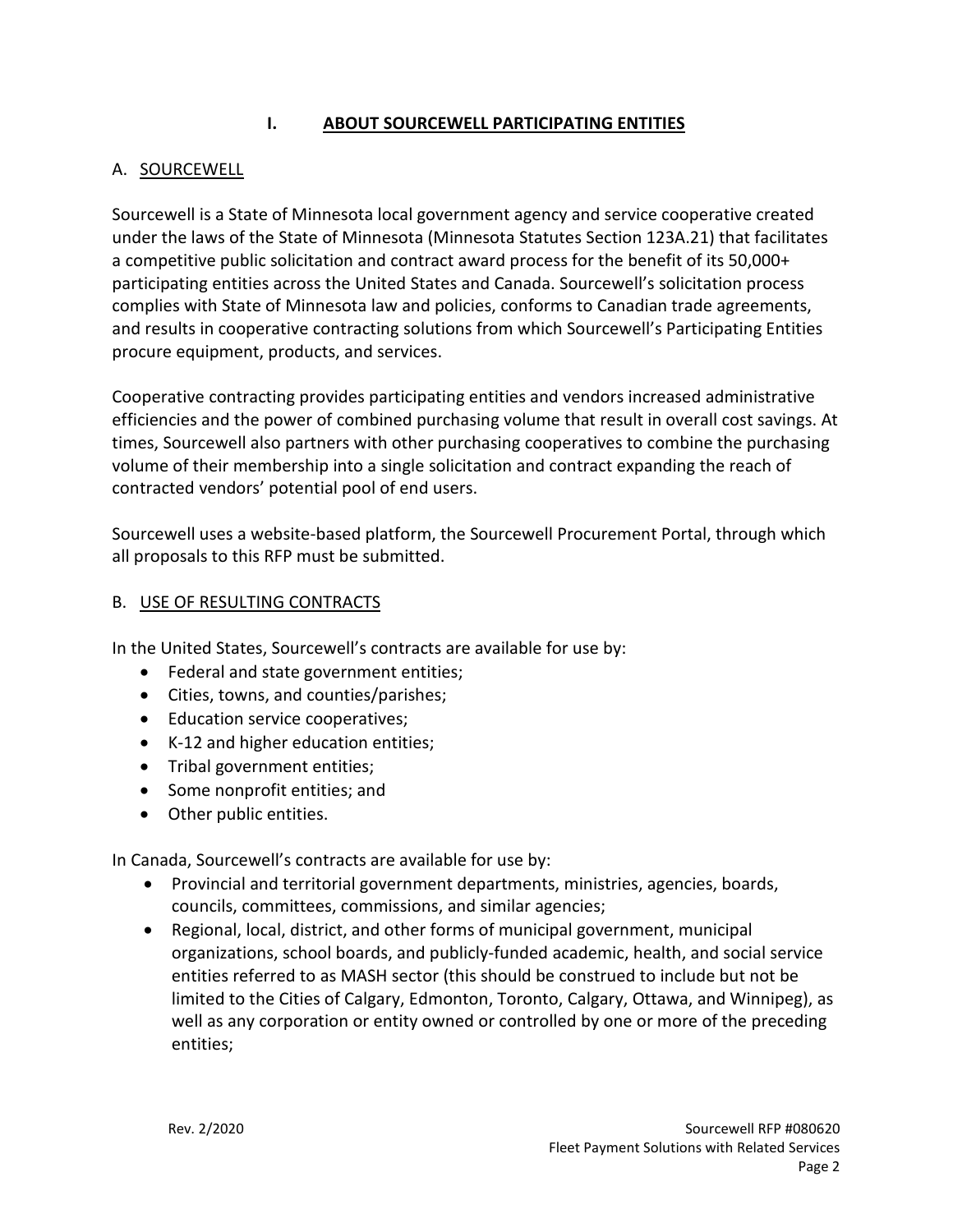- Crown corporations, government enterprises, and other entities that are owned or controlled by these entities through ownership interest;
- Members of the Rural Municipalities of Alberta (RMA) and their represented Associations, Saskatchewan Association of Rural Municipalities (SARM), Saskatchewan Urban Municipalities Association (SUMA), Association of Manitoba Municipalities (AMM), Local Authority Services (LAS), Municipalities Newfoundland and Labrador (MNL), Nova Scotia Federation of Municipalities (NSFM), and Federation of Prince Edward Island Municipalities (FPEIM).

For a listing of current United States and Canadian Participating Entities visit Sourcewell's website (note: there is a tab for each country's listing): [https://www.sourcewell](https://www.sourcewell-mn.gov/sourcewell-for-vendors/member-locator)[mn.gov/sourcewell-for-vendors/member-locator.](https://www.sourcewell-mn.gov/sourcewell-for-vendors/member-locator)

Access to contracted equipment, products, or services by Participating Entities is typically through a purchase order issued directly to the applicable vendor. A Participating Entity may request additional terms or conditions related to a purchase. Use of Sourcewell contracts is voluntary and Participating Entities retain the right to obtain similar equipment, products, or services from other sources.

To meet Participating Entities' needs, public notice of this RFP has been broadly published, including notification in the United States to each state-level procurement department for possible re-posting.

Proof of publication will be available at the conclusion of the solicitation process.

# **II. EQUIPMENT, PRODUCTS, AND SERVICES**

# A. SOLUTIONS-BASED SOLICITATION

This RFP and contract award process is a solutions-based solicitation; meaning that Sourcewell is seeking equipment, products, or services that meet the general requirements of the scope of this RFP and that are commonly desired or are required by law or industry standards.

# B. REQUESTED EQUIPMENT, PRODUCTS, OR SERVICES

It is expected that Proposers will offer a wide array of equipment, products, or services at lower prices and with better value than what they would ordinarily offer to a single government entity, a school district, or a regional cooperative.

1. Sourcewell is seeking proposals for Fleet Payment Solutions with Related Services, to include card, mobile application, digital, and virtual payment services permitting Sourcewell and Sourcewell Participating Entities to make purchases of the following types of products or services: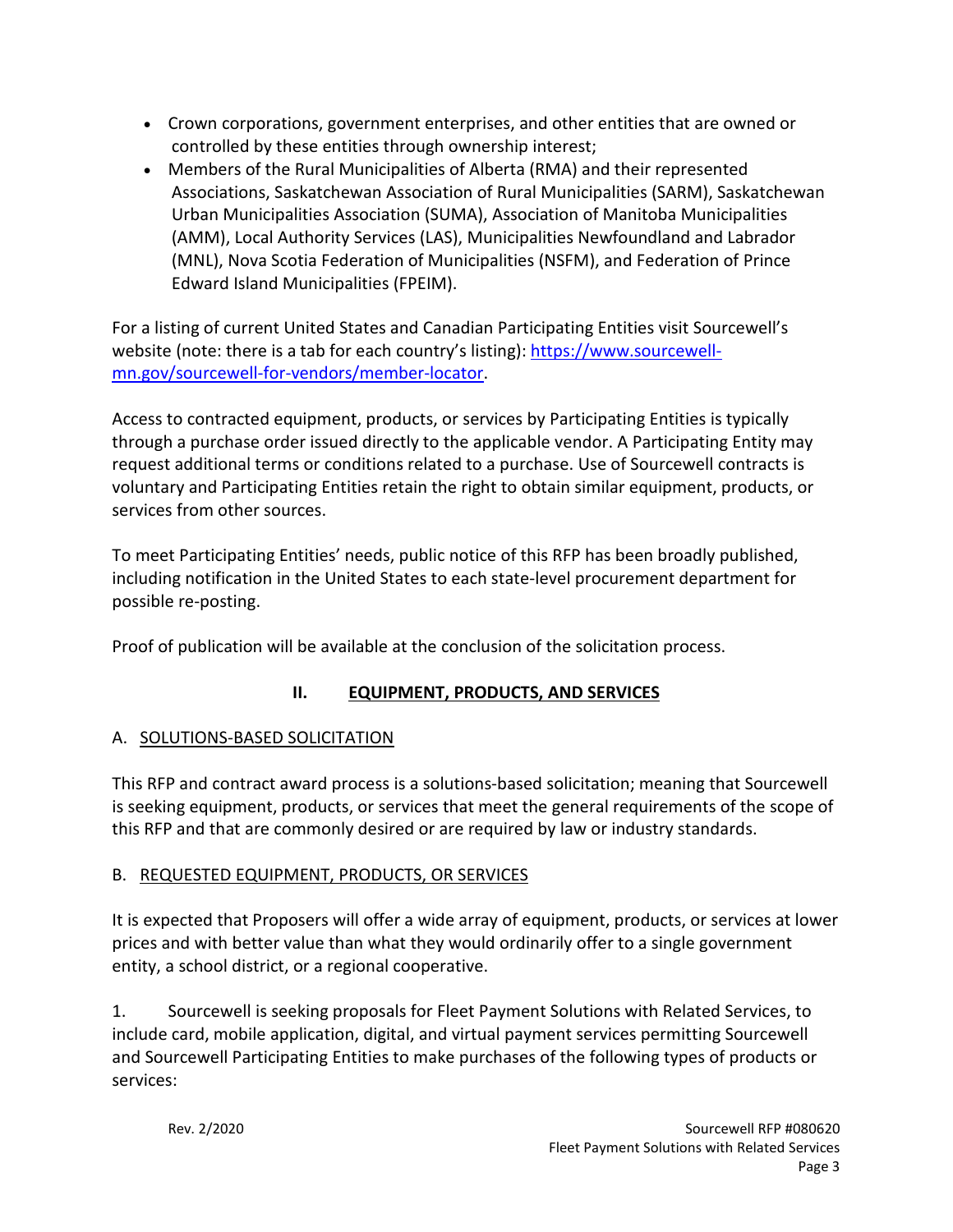- a. Fuel, oil, and fluids for vehicles, aircraft, and watercraft, including gasoline, diesel fuel, alternative fuels, natural gas, propane, aviation fuel, lubricants, and fluids;
- b. Electric vehicle charging station fees; and,
- c. Vehicle, aircraft, and watercraft-related maintenance, repairs, supplies and services, including oil changes, tire repair, replacement, alignment and balancing, replacement parts, emergency repairs, roadside assistance and towing services, wash or detail services, inspections and certification services, FBO or marina services, and related parts or supplies.

2. In addition to the card, mobile application, digital, and virtual payment services identified in Section II. B. 1. above, Proposer may include a complementary offering of services, including, but not limited to card issuance and replacement, account customization, transaction processing and payment settlement, transaction statement and reporting, fleet data analytics, integrated telematics, private-site fuel location payment or data services, digital and mobile applications, training, and technical and customer support.

3. This solicitation does not include those equipment, products, or services covered under categories included in contracts currently maintained by Sourcewell:

- a. Fleet Management and Related Technology Solutions (RFP #022217);
- b. Electric Vehicle Supply Equipment and Related Services (RFP #051017); and,
- c. Fleet Management Services (RFP #060618).

Proposers may include related equipment, accessories, and services to the extent that these solutions are complementary to the equipment, products, or service(s) being proposed.

Generally, the solutions for Participating Entities are turn-key solutions, providing a combination of equipment, products and services, delivery, and installation to a properly operating status. However, equipment or products only solutions may be appropriate for situations where Participating Entities possess the ability, either in-house or through local thirdparty contractors, to properly install and bring to operation the equipment or products being proposed.

Sourcewell prefers vendors that provide a sole source of responsibility for the products and services provided under a resulting contract. If Proposer requires the use of dealers, resellers, or subcontractors to provide the products or services, the Proposal should address how the products or services will be provided to Participating Entities and describe the network of dealers, resellers, and/or subcontractors that will be available to serve Participating Entities under a resulting contract.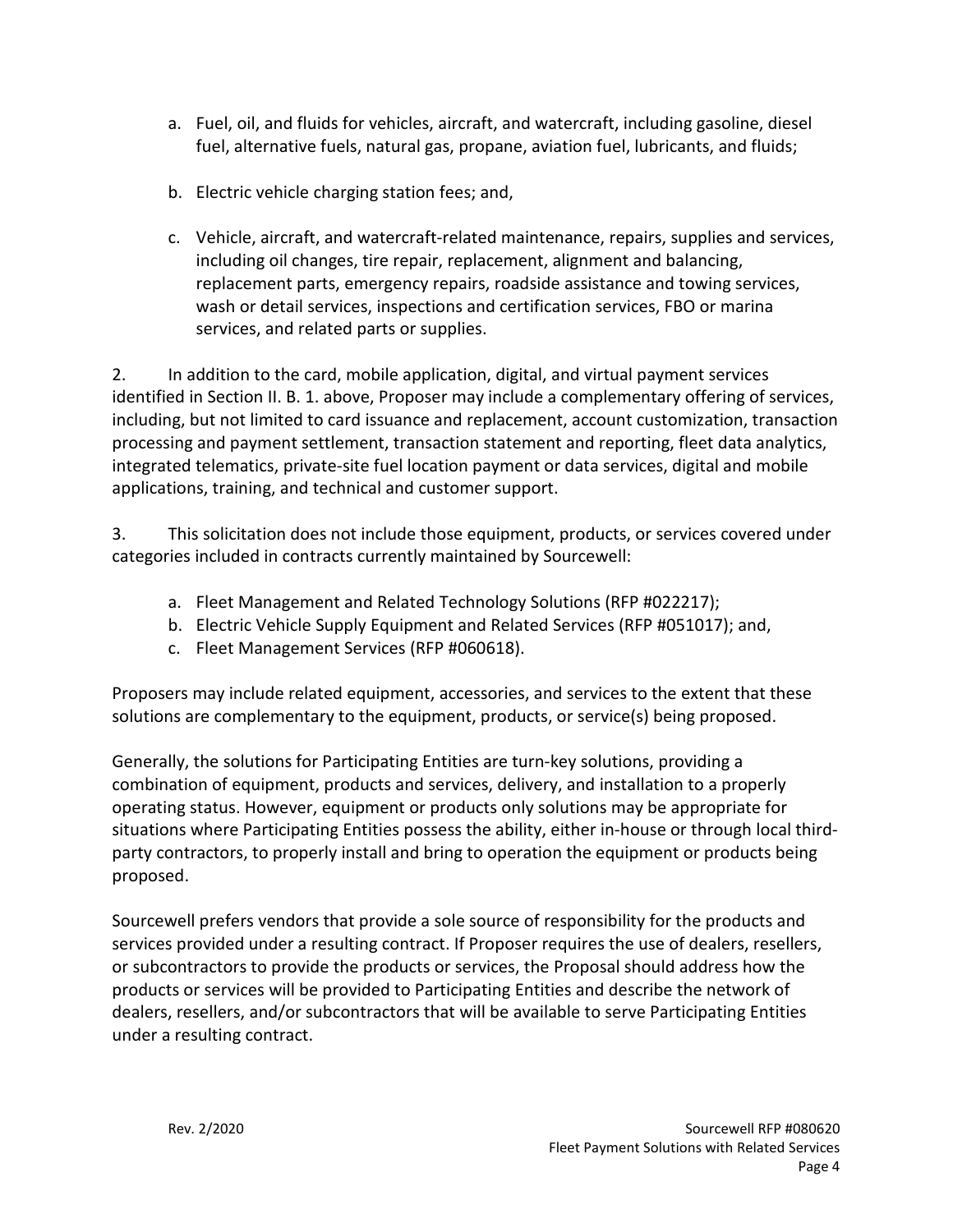Sourcewell desires the broadest possible selection of equipment, products, and services being proposed over the largest possible geographic area and to the largest possible cross-section of Sourcewell current and future Participating Entities.

## C. REQUIREMENTS

It is expected that Proposers have knowledge of all applicable industry standards, laws, and regulations and possess an ability to market and distribute the equipment, products, or services to Participating Entities.

- 1. Safety Requirements. All items proposed must comply with current applicable safety or regulatory standards or codes.
- 2. Deviation from Industry Standard. Deviations from industry standards must be identified with an explanation of how the equipment, products, and services will provide equivalent function, coverage, performance, and/or related services.
- 3. New Equipment and Products. Proposed equipment and products must be for new, current model; however, Proposer may offer certain close-out equipment or products if it is specifically noted in the Pricing proposal.
- 4. Delivered and operational. Unless clearly noted in the Proposal, equipment and products must be delivered to the Participating Entity as operational.
- 5. Warranty. All equipment, products, supplies, and services must be covered by a warranty that is the industry standard or better.

## D. ANTICIPATED CONTRACT TERM

Sourcewell anticipates that the term of any resulting contract(s) will be four (4) years. Up to two one-year extensions may be offered based on the best interests of Sourcewell and its Participating Entities.

## E. ESTIMATED CONTRACT VALUE AND USAGE

Based on past volume of similar contracts, the estimated annual value of all transactions from contracts resulting from this RFP are anticipated to be USD\$140 Million; therefore, proposers are expected to propose volume pricing. Sourcewell anticipates considerable activity under the contract(s) awarded from this RFP; however, sales and sales volume from any resulting contract are not guaranteed.

## F. MARKETING PLAN

Proposer's sales force will be the primary source of communication with Participating Entities. The Proposer's Marketing Plan should demonstrate Proposer's ability to deploy a sales force or dealer network to Participating Entities, as well as Proposer's sales and service capabilities. It is expected that Proposer will promote and market any contract award.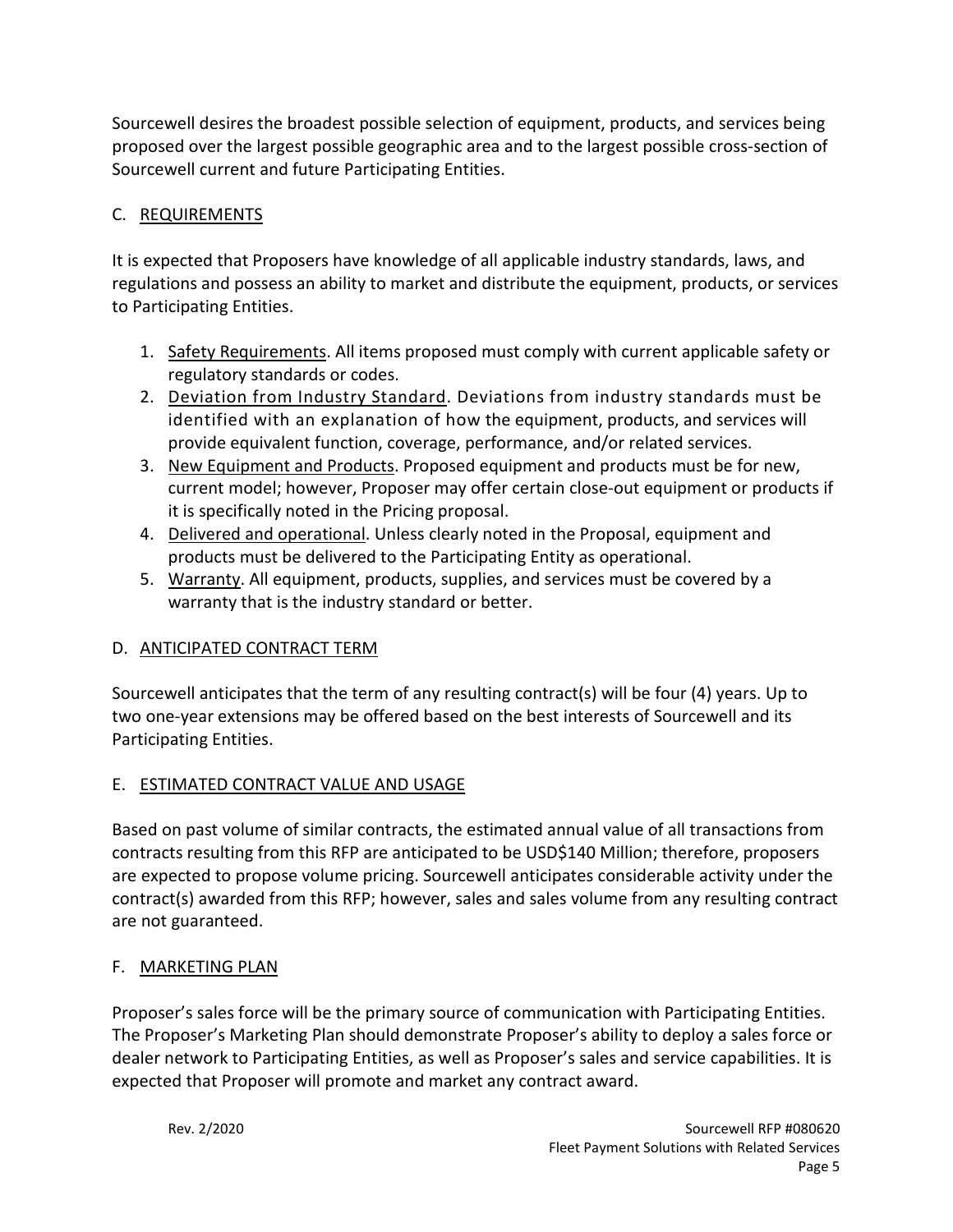### G. ADDITIONAL CONSIDERATIONS

- 1. Contracts will be awarded to Proposers able to best meet the need of Participating Entities. Proposers should submit their complete line of equipment, products, or services that are applicable to the scope of this RFP.
- 2. Proposers should include all relevant information in its proposal, since Sourcewell cannot consider information that is not included in the Proposal. Sourcewell reserves the right to verify Proposer's information and may request clarification from a Proposer, including samples of the proposed equipment or products.
- 3. Depending upon the responses received in a given category, Sourcewell may need to organize responses into subcategories in order to provide the broadest coverage of the requested equipment, products, or services to Participating Entities. Awards may be based on a subcategory.
- 4. A Proposer's documented negative past performance with Sourcewell or its Participating Entities occurring under a previously awarded Sourcewell contract may be considered in the evaluation of a proposal.

### **III. PRICING**

## A. REQUIREMENTS

All proposed pricing must be:

- 1. Either Line-Item Pricing or Percentage Discount from Catalog Pricing, or a combination of these:
	- a. **Line-item Pricing** is pricing based on each individual product or services**.** Each line must indicate the Vendor's published "List Price," as well as the "Contract Price."
	- b. **Percentage Discount from Catalog or Category** is based on a percentage discount from a catalog or list price, defined as a published Manufacturer's Suggested Retail Price (MSRP) for the products or services. Individualized percentage discounts can be applied to any number of defined product groupings. Proposers will be responsible for providing and maintaining current published MSRP with Sourcewell, and this pricing must be included in its proposal and provided throughout the term of any Contract resulting from this RFP. \*\* **NOTE** – for this solicitation, Percentage Discount from Catalog or Category is construed to include a proposal for pricing based on volume, tier, timing, or similar rebate or incentive structures.
- 2. The Proposer's ceiling price (Ceiling price means that the proposed pricing will be considered as the highest price for which equipment, products, or services may be billed to a Participating Entity). However, it is permissible for vendors to sell at a price that is lower than the contracted price;
- 3. Stated in U.S. and Canadian dollars (as applicable); and
- Rev. 2/2020 Sourcewell RFP #080620 4. Clearly understood, complete, and fully describe the total cost of acquisition (e.g., the cost of the proposed equipment, products, and services delivered and operational for its intended purpose in the Participating Entity's location).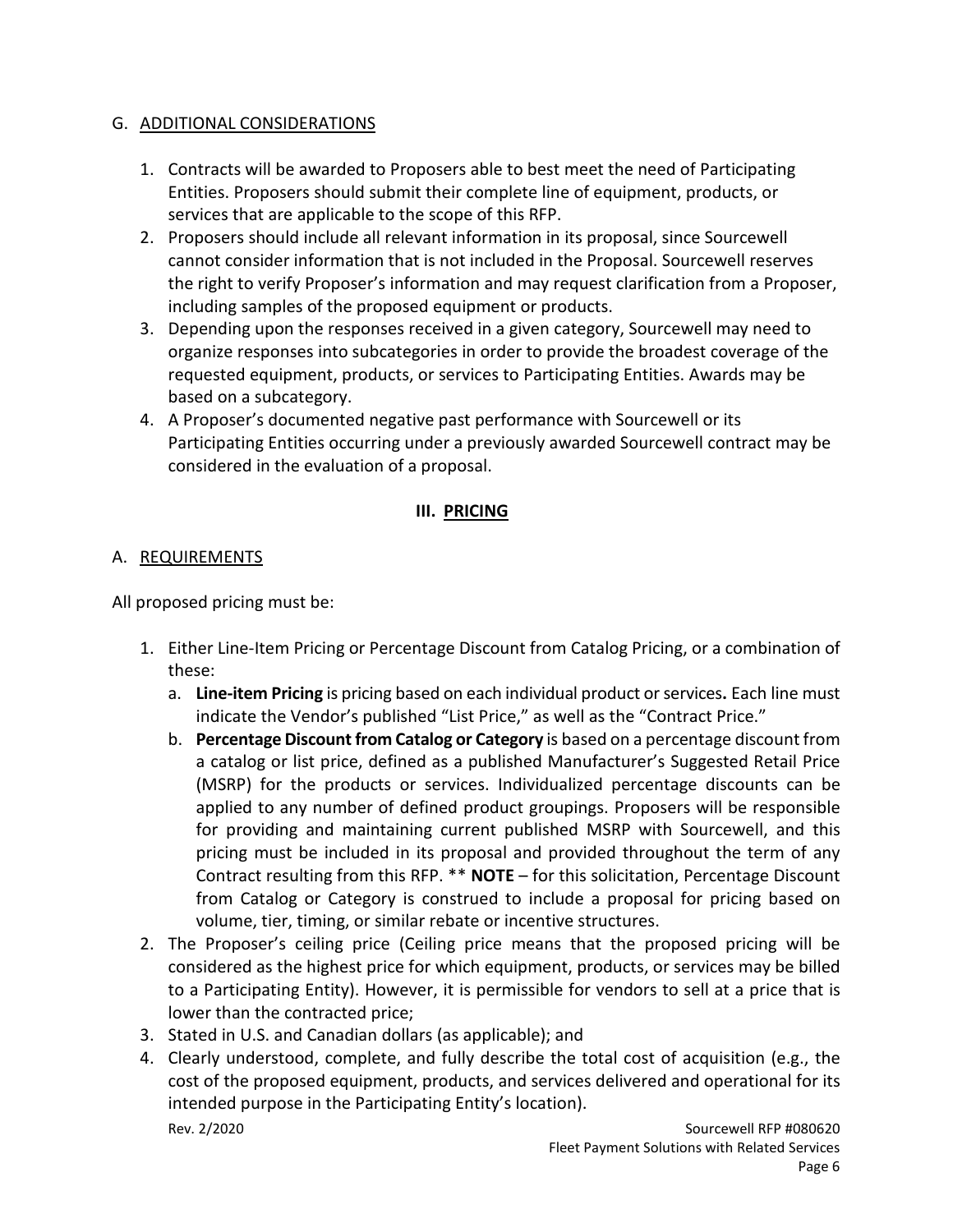Proposers should clearly identify any costs that are NOT included in the proposed product or service pricing. This may include items such as installation, set up, mandatory training, or initial inspection. Include identification of any parties that impose such costs and their relationship to the Proposer. Additionally, Proposers should clearly describe any unique distribution and/or delivery methods or options offered in the Proposal.

## B. ADMINISTRATIVE FEES

Proposers are expected to pay to Sourcewell an administrative fee in exchange for Sourcewell facilitating the resulting contracts. The administrative fee is normally calculated as a percentage of the total sales to Participating Entitiesfor all contracted equipment, products, or services made during a calendar quarter, and is typically one percent (1%) to two percent (2%). In some categories, a flat fee may be an acceptable alternative.

## **IV. CONTRACT**

Proposers awarded a contract will be required to execute a contract with Sourcewell (see attached template). Only those modifications the Proposer indicates in its proposal will be available for discussion. Much of the language in the Contract reflects Minnesota legal requirements and cannot be altered. Numerous and/or onerous exceptions that contradict Minnesota law may result in the Proposal being disqualified from further review and evaluation.

To request a modification to the Contract terms, conditions, or specifications, a Proposer must complete and submit the Exceptions to Terms, Conditions, or Specifications table, with all requested modifications, through the Sourcewell Procurement Portal at the time of submitting the Proposer's Proposal. Exceptions must:

- a. Clearly identify the affected article and section, and
- b. Clearly note what language is requested to be modified.

Unclear requests will be automatically denied.

Only those exceptions that have been accepted by Sourcewell will be included in the contract document provided to the awarded vendor for signature.

If a Proposer receives a contract award resulting from this solicitation it will have up to 30 days to sign and return the contract. After that time, at Sourcewell's sole discretion, the contract award may be revoked.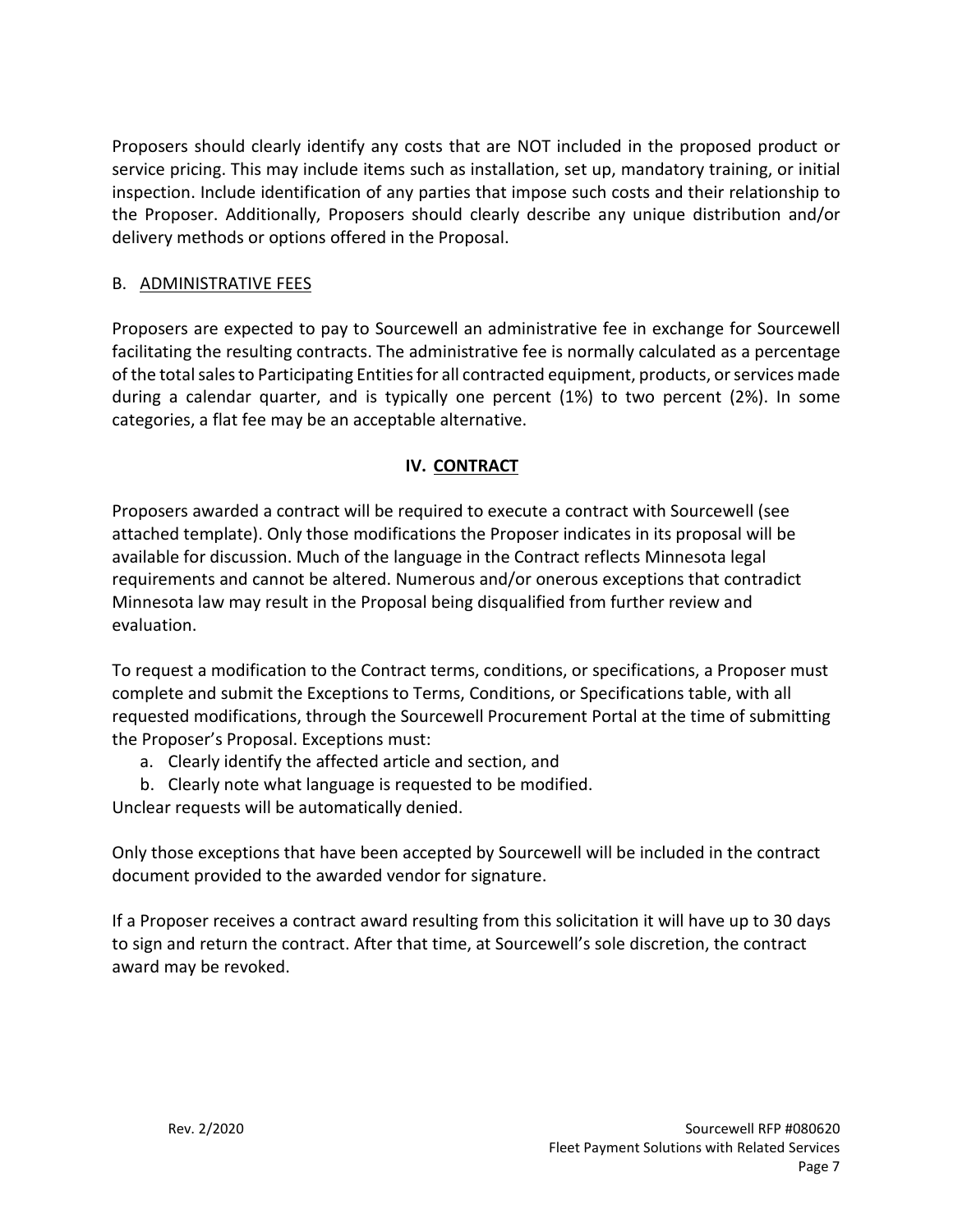## **V. RFP PROCESS**

#### A. PRE-PROPOSAL CONFERENCE

Sourcewell will hold an optional, non-mandatory pre-proposal conference via webcast on the date and time noted on page one of this RFP and on the Sourcewell Procurement Portal. The purpose of this conference is to allow potential Proposers to ask questions regarding this RFP and Sourcewell's competitive contracting process. Information about the webcast will be sent to all entities that have registered for this solicitation opportunity through their Sourcewell Procurement Portal Vendor Account. Pre-proposal conference attendance is optional.

#### B. QUESTIONS REGARDING THIS RFP AND ORAL COMMUNICATION

Questions regarding this RFP must be submitted through the Sourcewell Procurement Portal. The deadline for submission of questions is found in the Solicitation Schedule and on the Sourcewell Procurement Portal. Answers to questions will be issued through an addendum to this RFP. Repetitive questions will be summarized into a single answer and identifying information will be removed from the submitted questions.

All questions, whether specific to a Proposer or generally related to the RFP, must be submitted using this process. Do not contact individual Sourcewell staff to ask questions or request information as this may disqualify the Proposer from responding to this RFP. Sourcewell will not respond to questions submitted after the deadline.

### C. ADDENDA

Sourcewell may modify this RFP at any time prior to the proposal due date by issuing an addendum. Addenda issued by Sourcewell become a part of the RFP and will be delivered to potential Proposers through the Sourcewell Procurement Portal. Sourcewell accepts no liability in connection with the delivery of any addenda.

Before a proposal will be accepted through the Sourcewell Procurement Portal, all addenda, if any, must be acknowledged by the Proposer by checking the box for each addendum. It is the responsibility of the Proposer to check for any addenda that may have been issued up to the solicitation due date and time.

If an addendum is issued after a Proposer submitted its proposal, the Sourcewell Procurement Portal will WITHDRAW the submission and change the Proposer's proposal status to INCOMPLETE. The Proposer can view this status change in the "MY BIDS" section of the Sourcewell Procurement Portal Vendor Account. The Proposer is solely responsible to check the "MY BIDS" section of the Sourcewell Procurement Portal Vendor Account periodically after submitting its Proposal (and up to the Proposal due date). If the Proposer's Proposal status has changed to INCOMPLETE, the Proposer is solely responsible to:

Rev. 2/2020 Sourcewell RFP #080620 i) make any required adjustments to its proposal;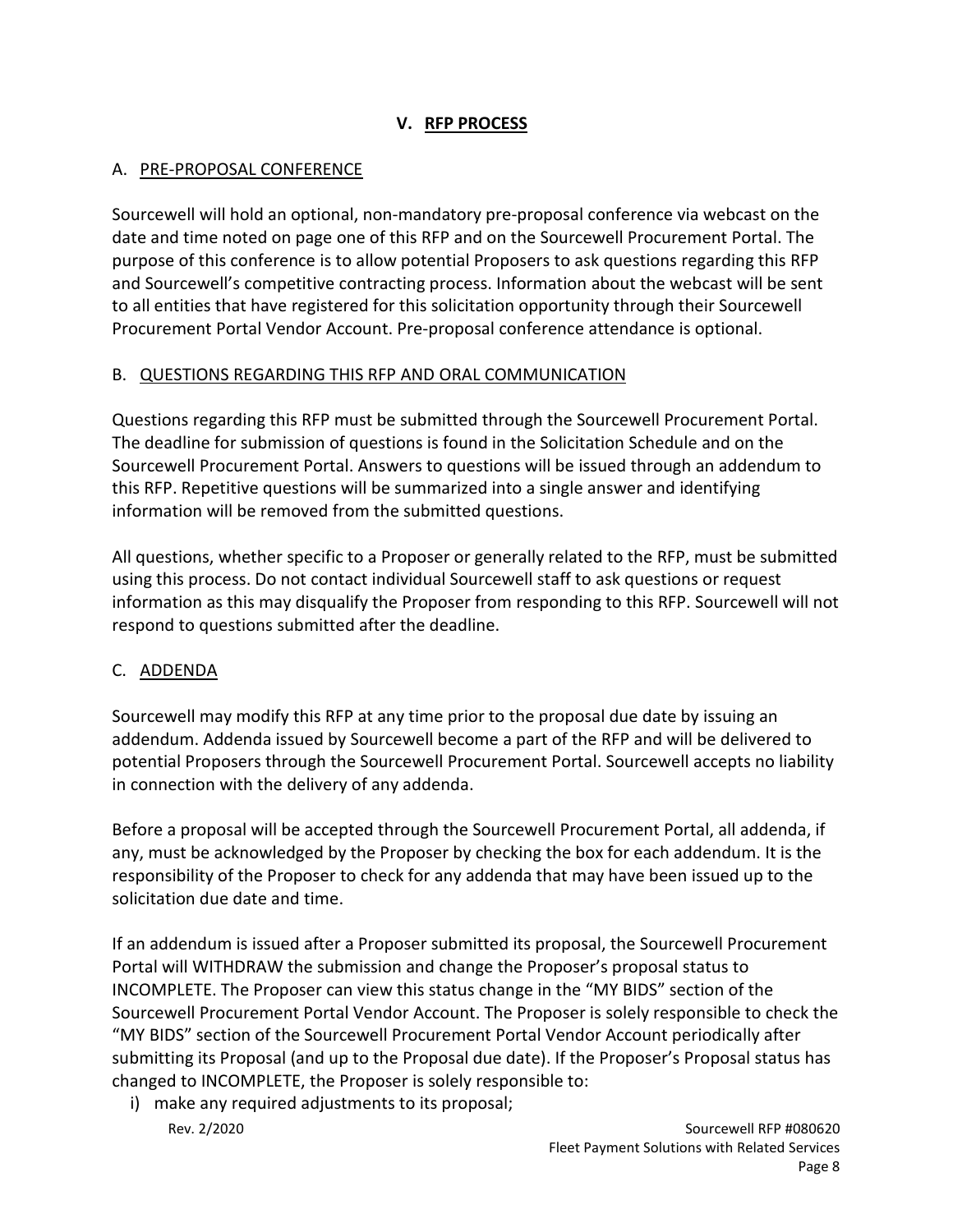- ii) acknowledge the addenda; and
- iii) ensure the re-submitted proposal is received through the Sourcewell Procurement Portal no later than the Proposal Due Date and time shown in the Solicitation Schedule above.

## D. PROPOSAL SUBMISSION

Proposer's complete proposal must be submitted through the Sourcewell Procurement Portal no later than the date and time specified in the Solicitation Schedule. Any other form of proposal submission, whether electronic, paper, or otherwise, will not be considered by Sourcewell. **Late proposals will not be considered.** It is the Proposer's sole responsibility to ensure that the proposal is received on time.

It is recommended that Proposers allow sufficient time to upload the proposal and to resolve any issues that may arise. The time and date that a Proposal is received by Sourcewell is solely determined by the Sourcewell Procurement Portal web clock.

In the event of problems with the Sourcewell Procurement Portal, follow the instructions for technical support posted in the portal. It may take up to twenty-four (24) hours to respond to certain issues.

Upon successful submission of a proposal, the Portal will automatically generate a confirmation email to the Proposer. If the Proposer does not receive a confirmation email, contact Sourcewell's support provider at [support@bidsandtenders.ca.](mailto:support@bidsandtenders.ca)

To ensure receipt of the latest information and updates via email regarding this solicitation, or if the Proposer has obtained this solicitation document from a third party, the onus is on the Proposer to create a Sourcewell Procurement Portal Vendor Account and register for this solicitation opportunity.

Within the Procurement Portal, all proposals must be digitally acknowledged by an authorized representative of the Proposer attesting that the information contained in in the proposal is true and accurate. By submitting a proposal, Proposer warrants that the information provided is true, correct, and reliable for purposes of evaluation for potential contract award. The submission of inaccurate, misleading, or false information is grounds for disqualification from a contract award and may subject the Proposer to remedies available by law.

### E. GENERAL PROPOSAL REQUIREMENTS

Proposals must be:

- In substantial compliance with the requirements of this RFP or it will be considered nonresponsive and be rejected.
- Complete. A proposal will be rejected if it is conditional or incomplete.
- Submitted in English.
- Rev. 2/2020 Sourcewell RFP #080620 • Valid and irrevocable for 90 days following the Proposal Due Date.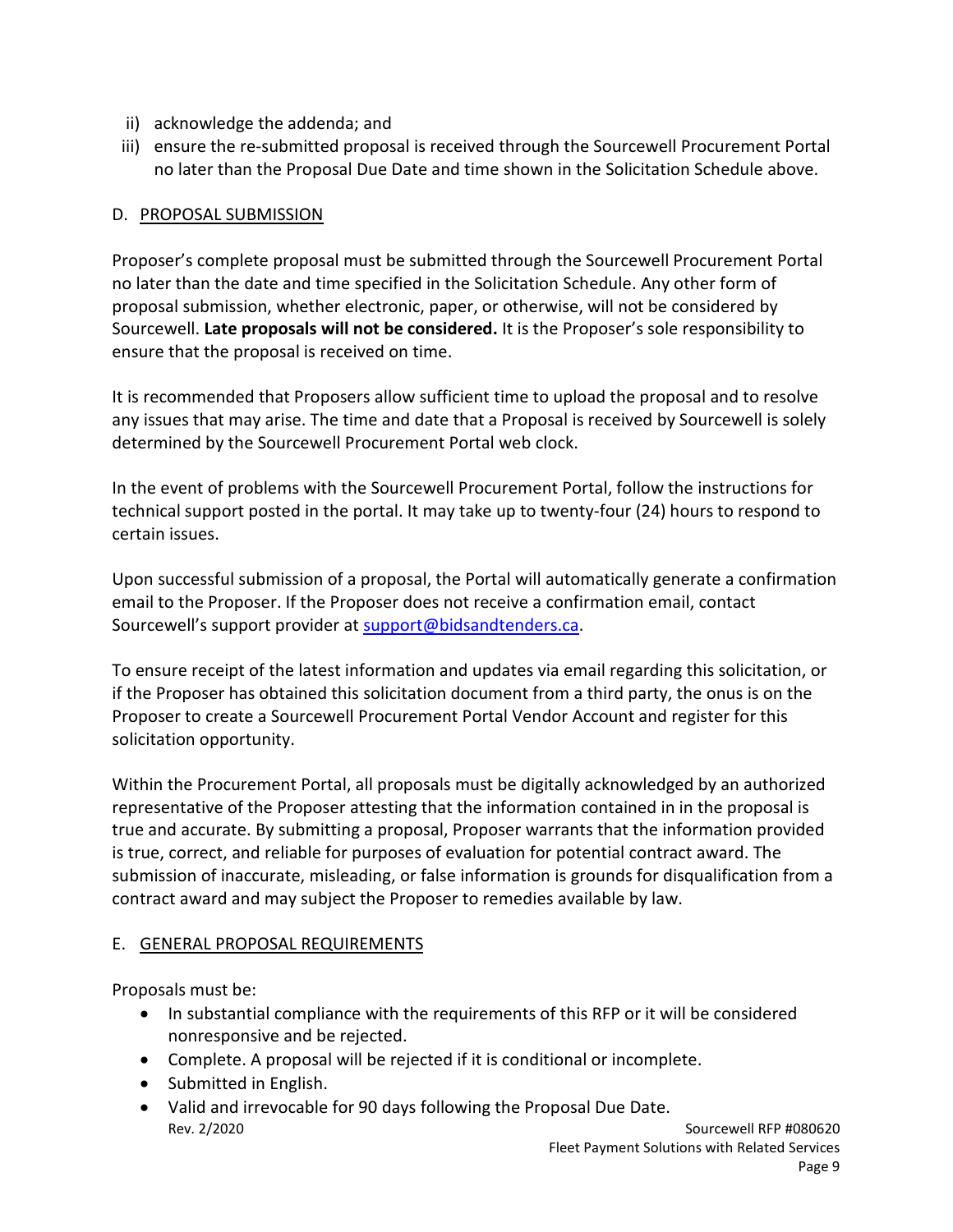Any and all costs incurred in responding to this RFP will be borne by the Proposer.

## F. PROPOSAL WITHDRAWAL

Prior to the proposal deadline, a Proposer may withdraw its proposal.

## G. OPENING

The Opening of Proposals will be conducted electronically through the Sourcewell Procurement Portal. A list of all Proposers will be made publicly available in the Sourcewell Procurement Portal after the Proposal Due Date, but no later than the Opening time listed in the Solicitation Schedule.

To view the list of Proposers, verify that the Sourcewell Procurement Portal opportunities list search is set to "All" or "Closed." The solicitation status will automatically change to "Closed" after the Proposal Due Date and Time.

## **VI. EVALUATION AND AWARD**

## A. EVALUATION

It is the intent of Sourcewell to award one or more contracts to responsive and responsible Proposer(s) offering the best overall quality, selection of equipment, products, and services, and price that meet the commonly requested specifications of Sourcewell and its Participating Entities. The award(s) will be limited to the number of Proposers that Sourcewell determines is necessary to meet the needs of Participating Entities. Factors to be considered in determining the number of contracts to be awarded in any category may include the following:

- The number of and geographic location of:
	- o Proposers necessary to offer a comprehensive selection of equipment, products, or services for Participating Entities' use.
	- o A Proposer's sales and service network to assure availability of product supply and coverage to meet Participating Entities' anticipated needs.
- Total evaluation scores.
- The attributes of Proposers, and their equipment, products, or services, to assist Participating Entities achieve environmental and social requirements, preferences, and goals. Information submitted as part of a proposal should be as specific as possible when responding to the RFP. Do not assume Sourcewell's knowledge about a specific vendor or product.

## B. AWARD(S)

Award(s) will be made to the Proposer(s) whose proposal conforms to all conditions and requirements of the RFP, and consistent with the award criteria defined in this RFP.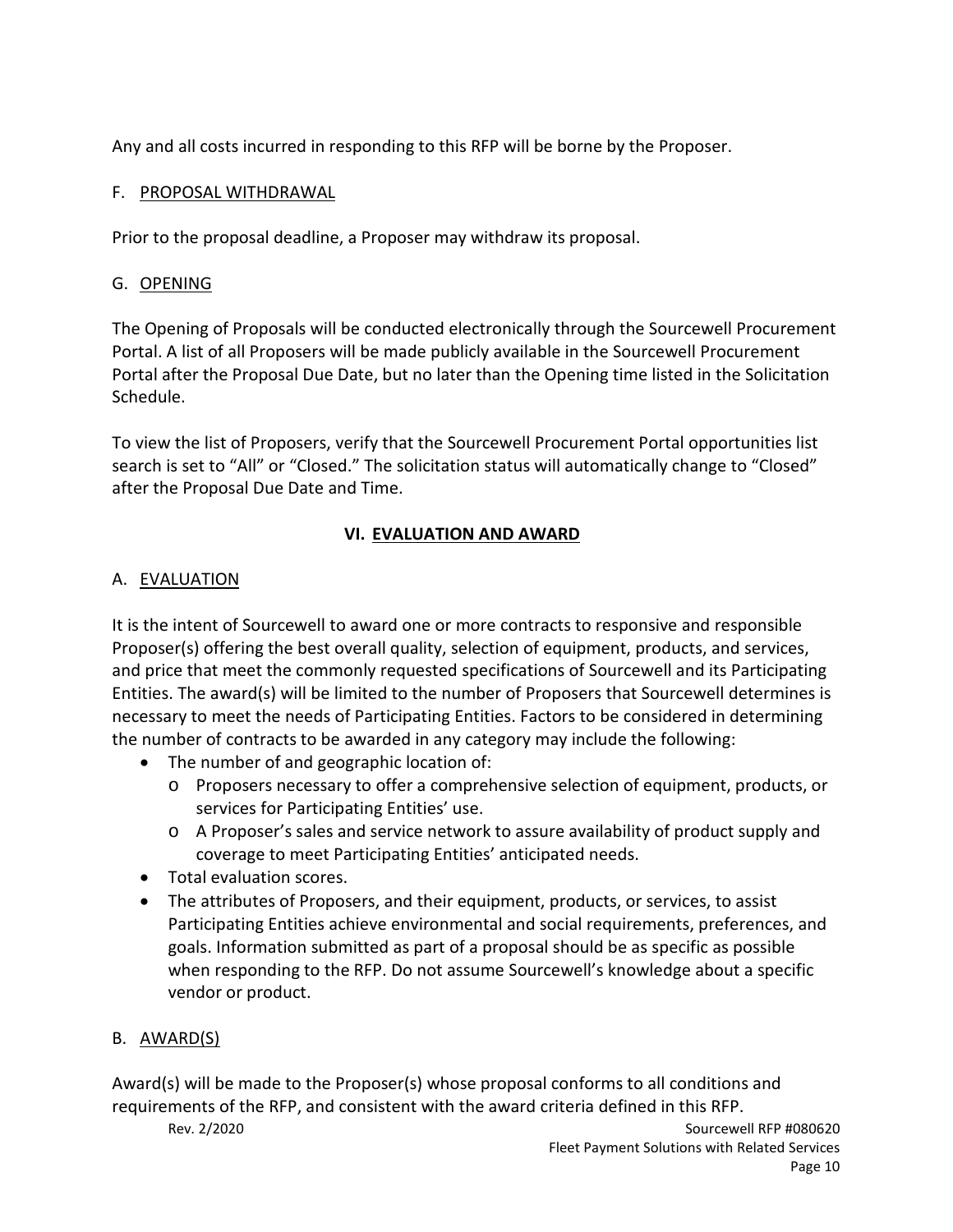Sourcewell may request written clarification of a proposal at any time during the evaluation process.

Proposal evaluation will be based on the following scoring criteria and the Sourcewell Evaluator Scoring Guide (available in the Sourcewell Procurement Portal):

| Conformance to RFP Requirements                               | 50   |
|---------------------------------------------------------------|------|
| <b>Financial Viability and Marketplace Success</b>            | 75   |
| Ability to Sell and Deliver Service                           | 100  |
| <b>Marketing Plan</b>                                         | 50   |
| <b>Value Added Attributes</b>                                 | 75   |
| Warranty                                                      | 50   |
| Depth and Breadth of Offered Equipment, Products, or Services | 200  |
| Pricing                                                       | 400  |
| <b>TOTAL POINTS</b>                                           | 1000 |

### C. PROTESTS OF AWARDS

Any protest made under this RFP by a Proposer must be in writing, addressed to Sourcewell's Executive Director, and delivered to the Sourcewell office located at 202 12th Street NE, P.O. Box 219, Staples, MN 56479. The protest must be received no later than 10 calendar days' following Sourcewell's notice of contract award(s) or non-award and must be time stamped by Sourcewell no later than 4:30 p.m., Central Time.

A protest must include the following items:

- The name, address, and telephone number of the protester;
- The original signature of the protester or its representative;
- Identification of the solicitation by RFP number;
- A precise statement of the relevant facts;
- Identification of the issues to be resolved;
- Identification of the legal or factual basis;
- Any additional supporting documentation; and
- Protest bond in the amount of \$20,000, except where prohibited by law or treaty.

Protests that do not address these elements will not be reviewed.

### D. RIGHTS RESERVED

This RFP does not commit Sourcewell to award any contract and a proposal may be rejected if it is nonresponsive, conditional, incomplete, conflicting, or misleading. Proposals that contain false statements or do not support an attribute or condition stated by the Proposer may be rejected.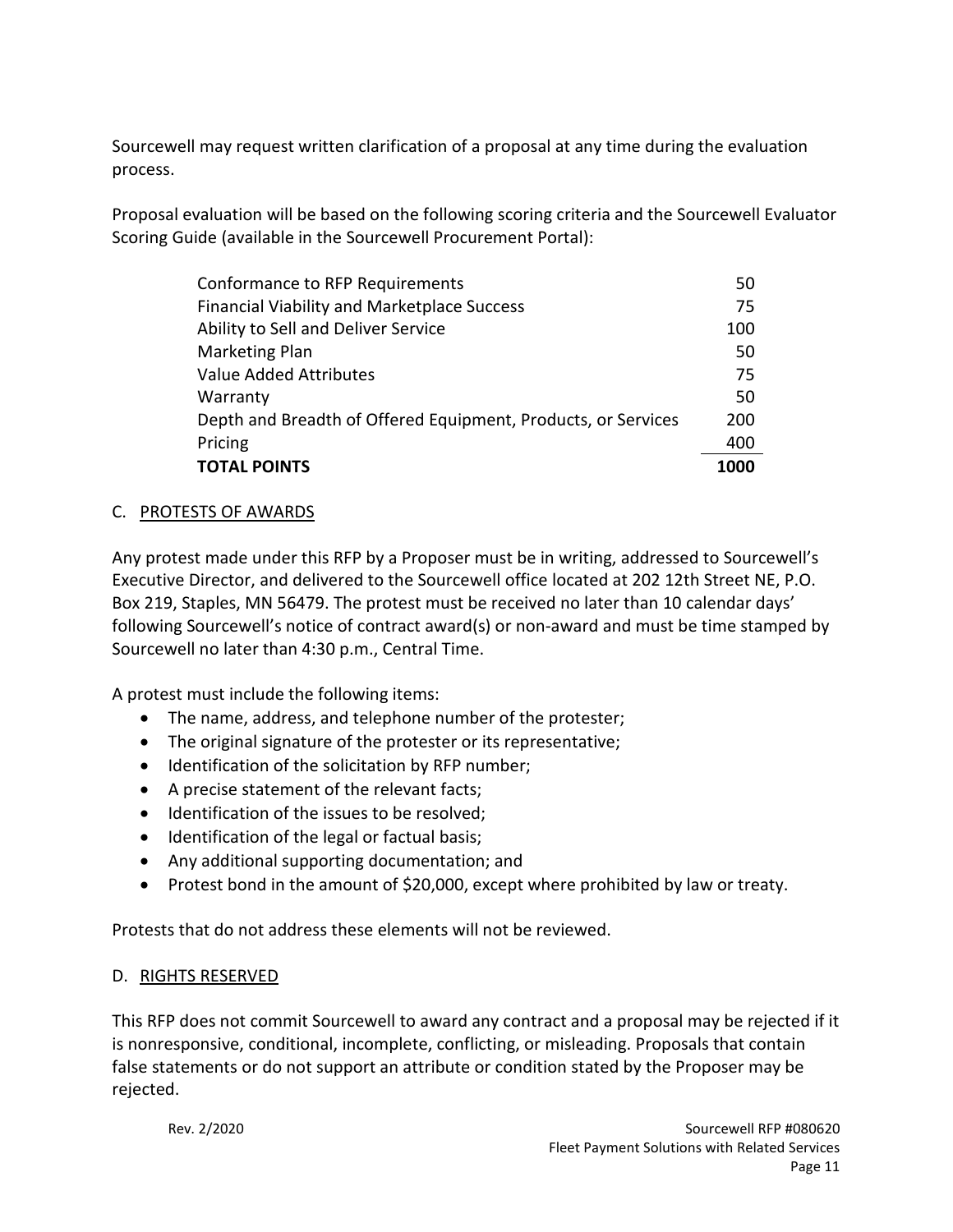Sourcewell reserves the right to:

- Modify or cancel this RFP at any time;
- Reject any and all proposals received;
- Reject proposals that do not comply with the provisions of this RFP;
- Select, for contracts or for discussion, a proposal other than that with the lowest cost;
- Independently verify any information provided in a Proposal;
- Disqualify any Proposer that does not meet the requirements of this RFP, is debarred or suspended by the United States or Canada, State of Minnesota, Participating Entity's state or province; has an officer, or other key personnel, who have been charged with a serious crime; or is bankrupt, insolvent, or where bankruptcy or insolvency are a reasonable prospect;
- Waive or modify any informalities, irregularities, or inconsistencies in the proposals received;
- Clarify any part of a proposal and discuss any aspect of the proposal with any Proposer; and negotiate with more than one Proposer;
- Award a contract if only one responsive proposal is received if it is in the best interest of Participating Entities; and
- Award a contract to one or more Proposers if it is in the best interest of Participating Entities.

#### E. DISPOSITION OF PROPOSALS

All materials submitted in response to this RFP will become property of Sourcewell and will become public record in accordance with Minnesota Statutes Section 13.591, after negotiations are complete. Sourcewell considers that negotiations are complete upon execution of a resulting contract. It is the Proposer's responsibility to clearly identify any data submitted that it considers to be protected. Proposer must also include a justification for the classification citing the applicable Minnesota law.

Sourcewell will not consider the prices submitted by the Proposer to be confidential, proprietary, or trade secret materials. Financial information, including financial statements, provided by a Proposer is not considered trade secret under the statutory definition.

The Proposer understands that Sourcewell will reject proposals that are marked confidential or nonpublic, either substantially or in their entirety.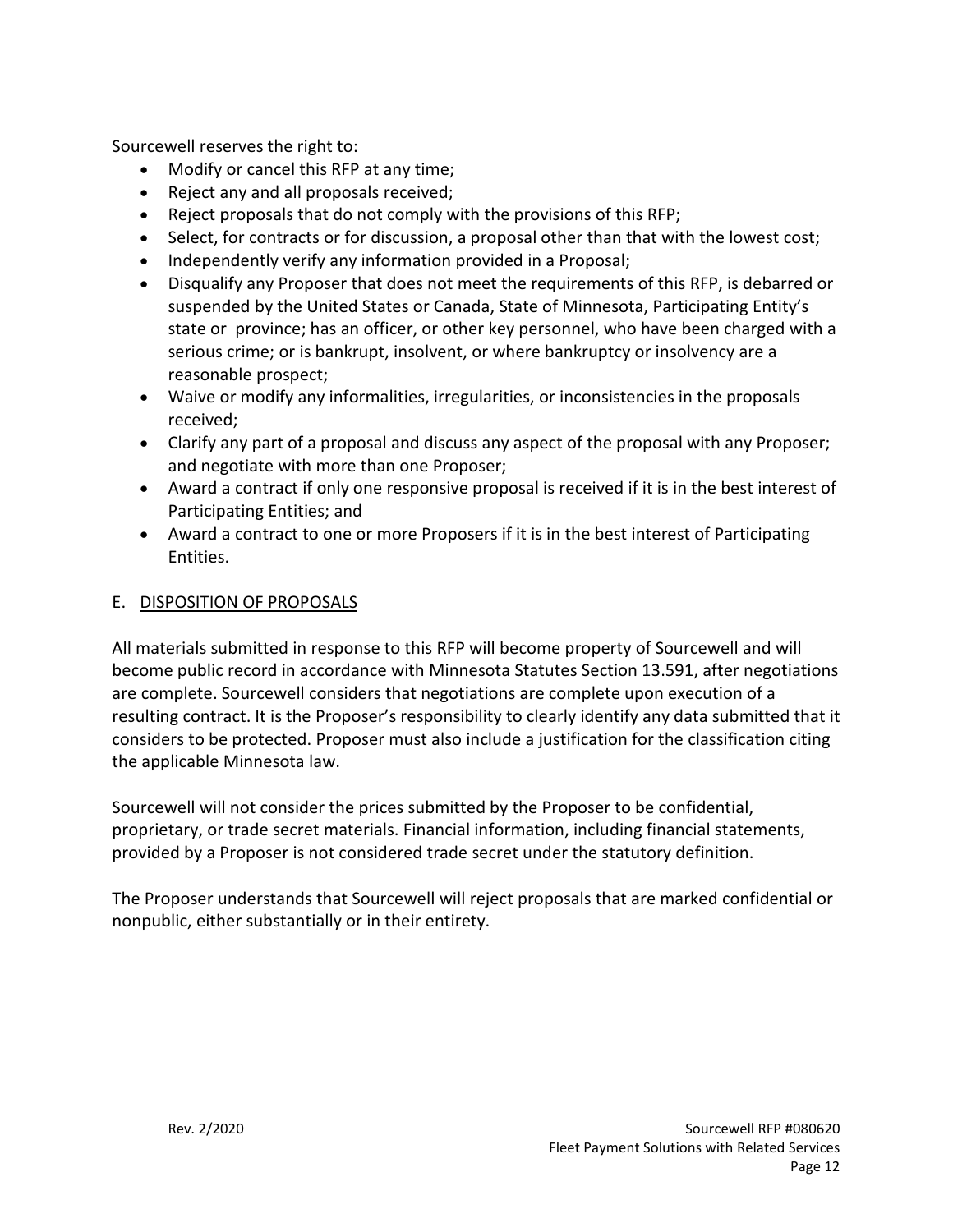

#### 7/5/2020

Addendum No. 1 Solicitation Number: RFP 080620 Solicitation Name: Fleet Payment Solutions with Related Services

Consider the following Questions and Answers to be part of the above-titled solicitation documents. The remainder of the documents remain unchanged.

#### **Question 1:**

How much fraud is being experienced on a monthly/annual basis under the current agreement? Can this be addressed in both gallon volume and dollar spend?

#### **Answer 1:**

Sourcewell does not collect data on the incidence of misuse or fraud at the Participating Entity level.

#### **Question 2:**

How is the fraud reported and handled? Which entity is financially responsible for fraud?

#### **Answer 2:**

Refer to Answer 1 above. Each proposer has the opportunity to answer Question 70, in Table 15 of Step 1, entitled "Industry Specific Questions", describing available features or controls in the offered solution to address fraud, waste, or abuse at the Participating Entity level. To the extent that the resulting contract between the Vendor and Sourcewell does not address a necessary term or condition, it is contemplated that the Vendor and Participating Entity will enter into an additional agreement. Refer to the Sourcewell template Contract, Section 6. B. – Additional Terms and Conditions/ Participating Addendum and Section 6. D. – Specialized Service Requirements.

#### End of Addendum

Acknowledgement of this Addendum to RFP 080620 posted to the Sourcewell Procurement Portal on 7/5/2020, is required at the time of proposal submittal.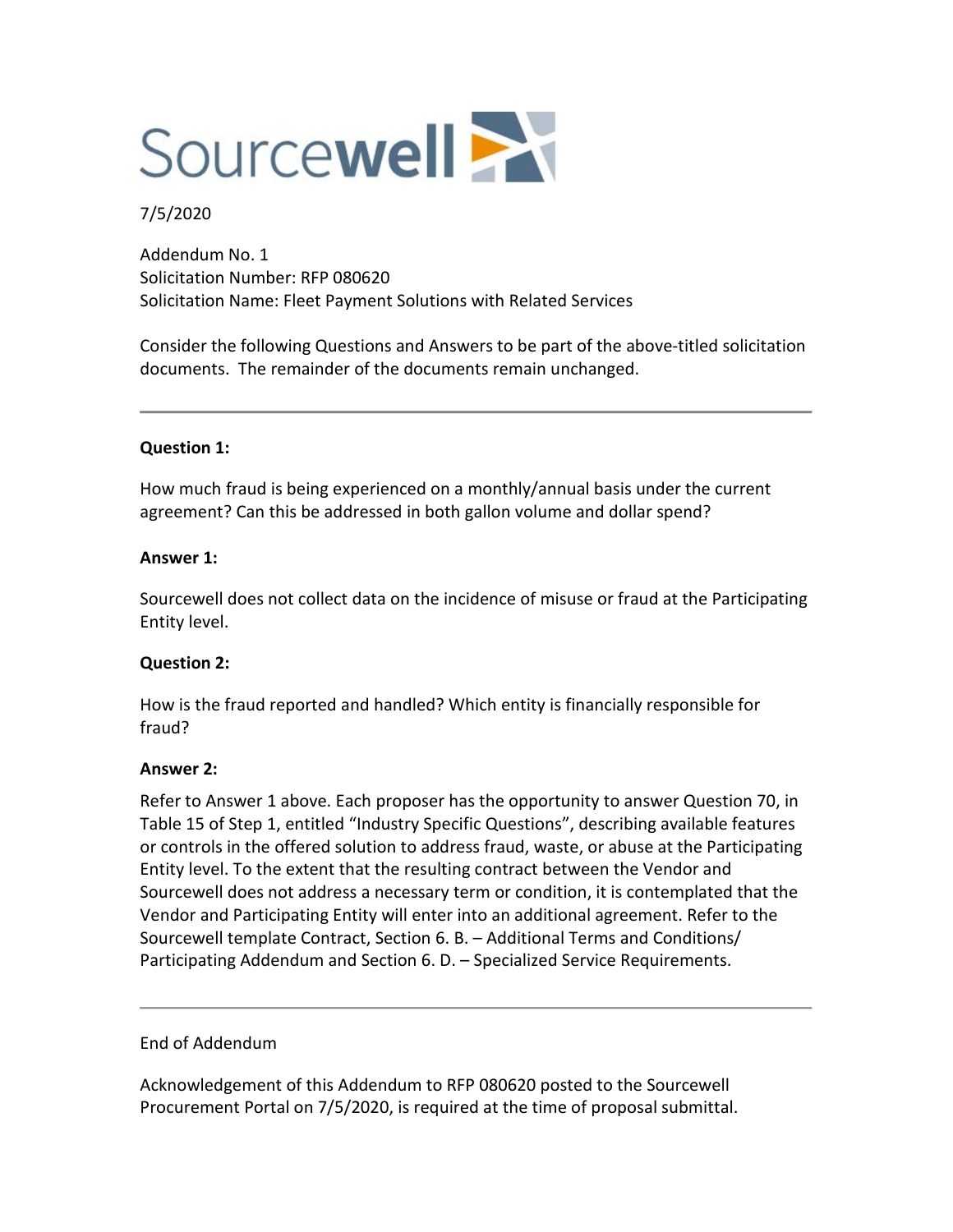

#### 7/29/2020

Addendum No. 2 Solicitation Number: RFP 080620 Solicitation Name: Fleet Payment Solutions with Related Services

Consider the following Questions and Answers to be part of the above-titled solicitation documents. The remainder of the documents remain unchanged.

#### **Question 1:**

What is the current annual spend through the existing Sourcewell contract for the requested solutions by the following listed participant type: state, non-state, and other entity?

#### **Answer 1:**

The approximate reported spend through the current Sourcewell-awarded contract for the requested solutions, for transaction dates between July 1, 2019 and June 30, 2020, by Participating Entity type, is summarized as follows:

| <b>Participating Entity Type:</b> | Approximate Volume: |
|-----------------------------------|---------------------|
| <b>State Government:</b>          | \$35,290,000        |
| Other Government (non-State):     | \$57,580,000        |
| Other Entity:                     | \$53,520,000        |

#### **Question 2:**

What are the fraud losses, speed to pay, annual spend by merchant, annual bulk fuel spend, annual fuel spend, and annual maintenance spend experienced through the Sourcewell contract for the requested solutions?

#### **Answer 2:**

Sourcewell does not have compiled data on the fraud losses, speed to pay, annual spend